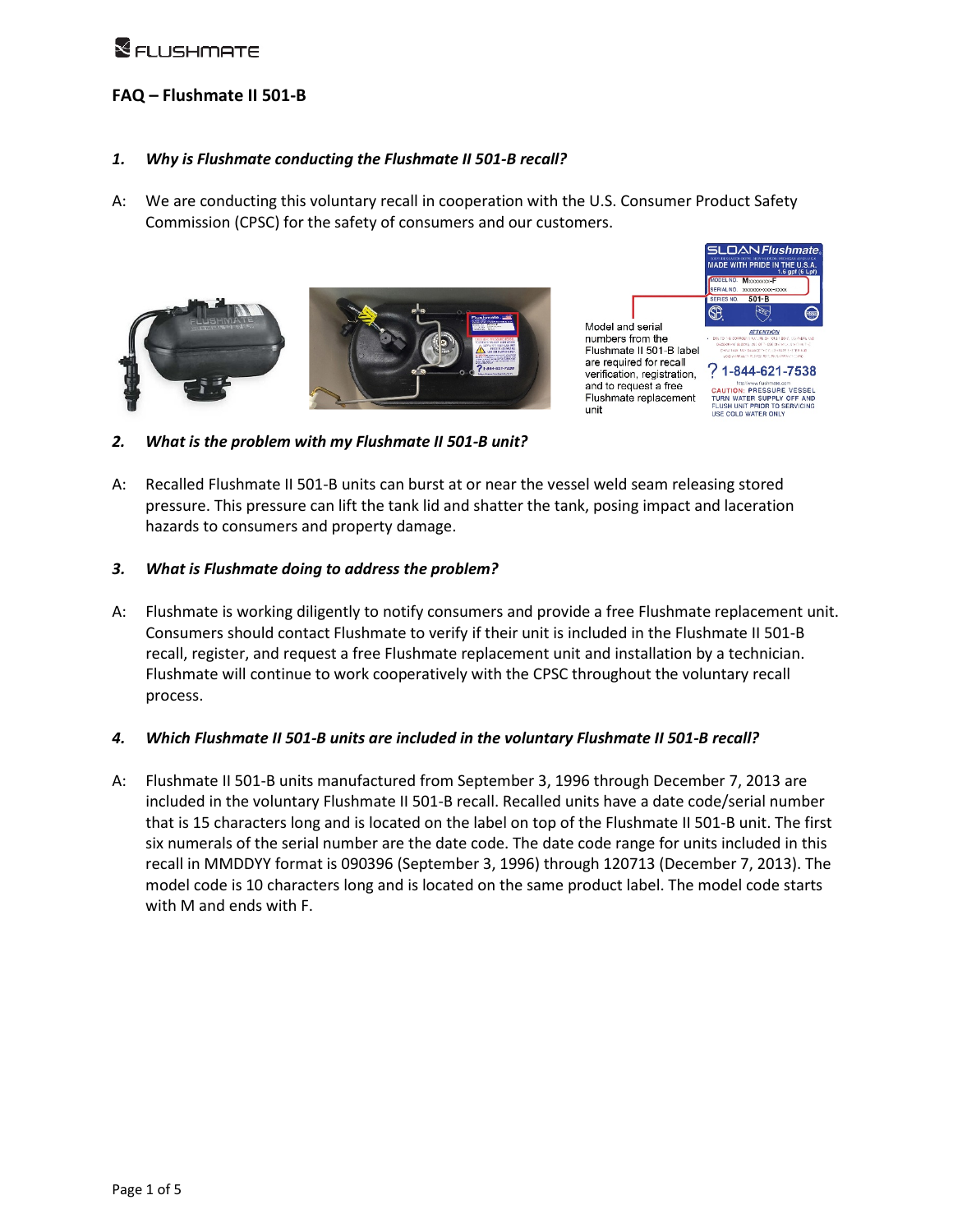#### *5. How can I tell if my Flushmate unit is included in the Flushmate II 501-B recall?*

A: Recalled Flushmate II 501-B units must be identified by the model number and serial numbers located on the Flushmate II 501-B label. Write down the model and serial numbers for any units in your possession. Immediately contact us to verify if your unit is included in the Flushmate II 501-B recall, register, and request a free Flushmate replacement unit and installation by a technician.

| Flushmate II 501-B Recall Website: | http://www.flushmate.com/501B-recall                                              |
|------------------------------------|-----------------------------------------------------------------------------------|
| Flushmate II 501-B Recall Hotline: | (844) 621-7538<br>8 AM – 10 PM ET, Monday – Friday<br>8 AM - 6:30 PM ET, Saturday |

#### *6. Where can I find my model and serial numbers?*

A: Lift the china tank lid and look at the top of your Flushmate II 501-B unit. The model and serial numbers are located on the label on top of the Flushmate II 501-B unit, inside the toilet tank. To ensure we ship the applicable mounting configuration for your Flushmate replacement unit, it is important that you write down and provide us with both the model number and the serial numbers as they appear on the label of the Flushmate II 501-B unit.



#### *7. How can I verify and register my Flushmate unit's model and serial numbers?*

A: To verify if your Flushmate unit's model and serial numbers are included in the Flushmate II 501-B recall, and to register, please visi[t http://www.flushmate.com/501B-recall,](http://www.flushmate.com/501B-recall) or call our toll-free Flushmate II 501-B Recall Hotline at (844) 621-7538, Monday through Friday between 8:00 AM and 10:00 PM ET, and Saturday between 8:00 AM and 6:30 PM ET. Please have your model and serial numbers available.

#### *8. How can I request a free Flushmate replacement unit?*

A: After you have verified that your Flushmate unit's model and serial numbers are included in the Flushmate II 501-B recall, and registered your unit, you can request a free Flushmate replacement unit and installation by a technician on our website at [http://www.flushmate.com/501B-recall,](http://www.flushmate.com/501B-recall) or by calling our toll-free Flushmate II 501-B Recall Hotline at (844) 621-7538, Monday through Friday between 8:00 AM and 10:00 PM ET, and Saturday between 8:00 AM and 6:30 PM ET. Please have your model and serial numbers available.

#### *9. I already checked my model and serial numbers. Should I check them again?*

A: Yes. For your safety we are asking you to check and verify your model and serial numbers as soon as possible. Please visit [http://www.flushmate.com/501B-recall,](http://www.flushmate.com/501B-recall) or call our toll-free Flushmate II 501-B Recall Hotline at (844) 621-7538, Monday through Friday between 8:00 AM and 10:00 PM ET, and Saturday between 8:00 AM and 6:30 PM ET. Please have your model and serial numbers available.

#### *10. What happens if I have a recalled Flushmate II 501-B unit?*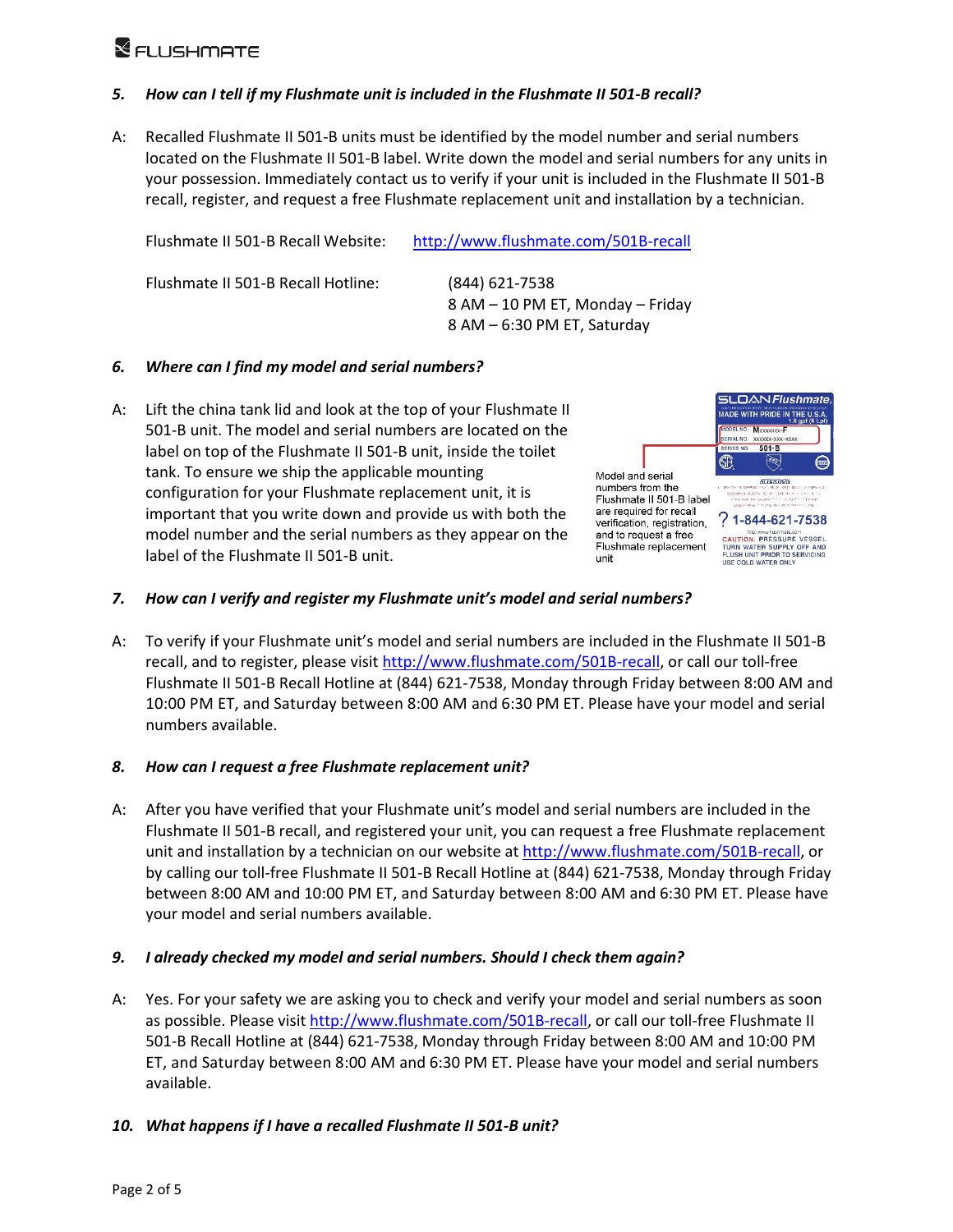# **XELLISHMATE**

A: After you have verified that you have a recalled Flushmate II 501-B unit, registered, and requested a free Flushmate replacement unit and installation by a technician, turn off the toilet's water supply and flush the toilet to release the internal pressure. Flushmate will promptly ship you a free Flushmate replacement unit, and an authorized service representative will contact you at the phone number you provided to Flushmate to schedule installation by a technician.

#### *11. How long will it take to receive my free Flushmate replacement unit?*

A: After you have verified that you have a recalled Flushmate II 501-B unit, registered, and requested a free Flushmate replacement unit, either on our website or by calling our toll-free Recall Hotline, Flushmate will promptly ship a free Flushmate replacement unit to the address you provided. Units are typically delivered within 5 business days or less. We apologize for any inconvenience you may experience, and assure you we are working as quickly as possible to provide you with a free Flushmate replacement unit.

#### *12. Will Flushmate provide installation of the free Flushmate replacement unit?*

A: Yes. A Flushmate authorized service representative will provide installation.

#### *13. How will my installation appointment be scheduled?*

A: After you have registered and requested a free Flushmate replacement unit and installation by a technician, an authorized service representative will contact you at the phone number you provided to Flushmate to schedule installation.

#### *14. What must I do to be ready for installation?*

- A: To be ready for installation by a technician, you must comply with the Installation Appointment Requirements, below:
	- 1. A person 18 years or older must be present for the duration of the installation.
	- 2. All pets must be restricted or removed from the installation service area.
	- 3. The free Flushmate replacement unit must be made available to the authorized service representative upon arrival.
	- 4. The authorized service representative must have a clear path to the bathroom and toilet to perform the installation.
	- 5. The service area must be free of any articles or other objects that would prevent or disrupt the installation of the Flushmate replacement unit. By way of example, this includes health and beauty objects, decorations or housewares, or any other article or object that may be in the service area.
	- 6. Neither Flushmate nor its authorized service representatives are responsible for damage to articles or objects that were not removed from the service area prior to installation.
	- 7. The authorized service representative must be notified 24 hours prior to the scheduled appointment if the appointment needs to be rescheduled/canceled.

To allow us to serve you as quickly and efficiently as possible, it is important that you follow the Installation Appointment Requirements for your scheduled appointment. If Flushmate's authorized service representative determines that the free Flushmate replacement unit cannot be installed because some or all of the Installation Appointment Requirements have not been met, the installation will not be performed at the time of the scheduled appointment. You must call the Flushmate II 501-B Recall Hotline at (844) 621-7538 to reschedule your appointment.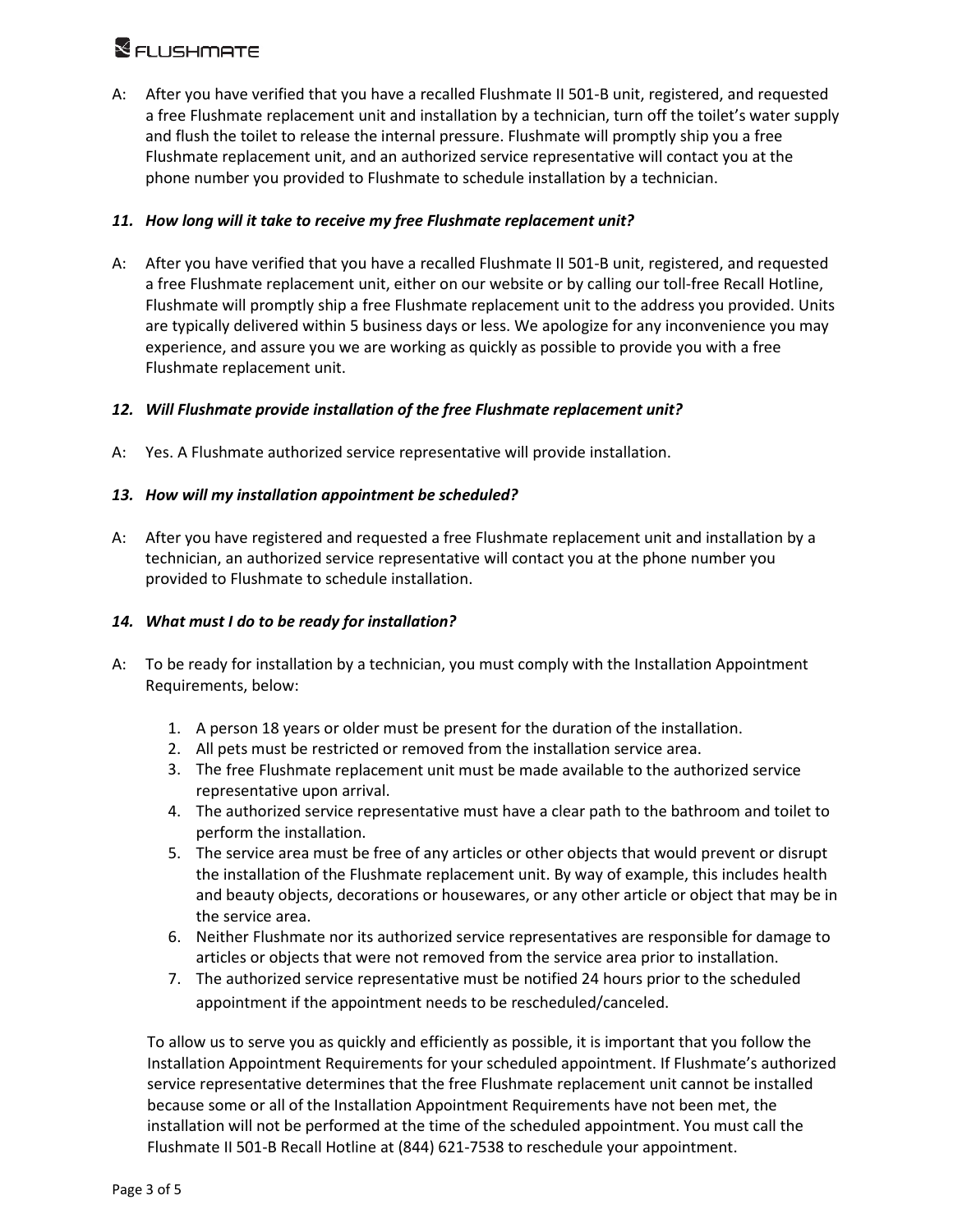If Flushmate's authorized service representative determines that the free Flushmate replacement unit cannot be installed due to a pre-existing non-recall related issue, you must resolve the issue before the installation can be performed and call the Flushmate II 501-B Recall Hotline at (844) 621- 7538 to reschedule your appointment.

#### *15. How long will it take to receive my installation by a technician?*

A: Installation appointments are typically completed within 14 days from the day you verify your model and serial numbers with Flushmate, register, and request a free Flushmate replacement unit.

#### *16. My Flushmate II 501-B unit is included in the recall, but it appears to be operating okay. Can I continue to use it?*

A: We apologize, but no. Even though your Flushmate II 501-B unit appears to be operating okay, we are asking customers to turn off the toilet's water supply, flush the toilet to release the internal pressure, and keep the water turned off until the free Flushmate replacement unit is installed.

#### *17. I only have one toilet. What do I use in the meantime?*

A: You can effectively "flush" waste from the toilet by pouring two to three gallons of water into the toilet bowl to generate a gravity-style flush.

#### *18. How will my replacement unit be shipped?*

A: To ensure delivery to all types of addresses, whether residential, rural or commercial, Flushmate will ship via ground parcel service using UPS, Federal Express or USPS.

#### *19. How much does the Flushmate replacement unit cost?*

A: The Flushmate replacement unit is free and will be shipped free of charge after you have verified your model and serial numbers with Flushmate, registered, and requested a free Flushmate replacement unit either on our website or by calling our toll-free Recall Hotline.

| Flushmate II 501-B Recall Website: | http://www.flushmate.com/501B-recall                                                |
|------------------------------------|-------------------------------------------------------------------------------------|
| Flushmate II 501-B Recall Hotline: | $(844)$ 621-7538<br>8 AM – 10 PM ET, Monday – Friday<br>8 AM - 6:30 PM ET, Saturday |

#### *20. Are Flushmate systems made in America?*

A: Yes. Every Flushmate is proudly made in the USA.